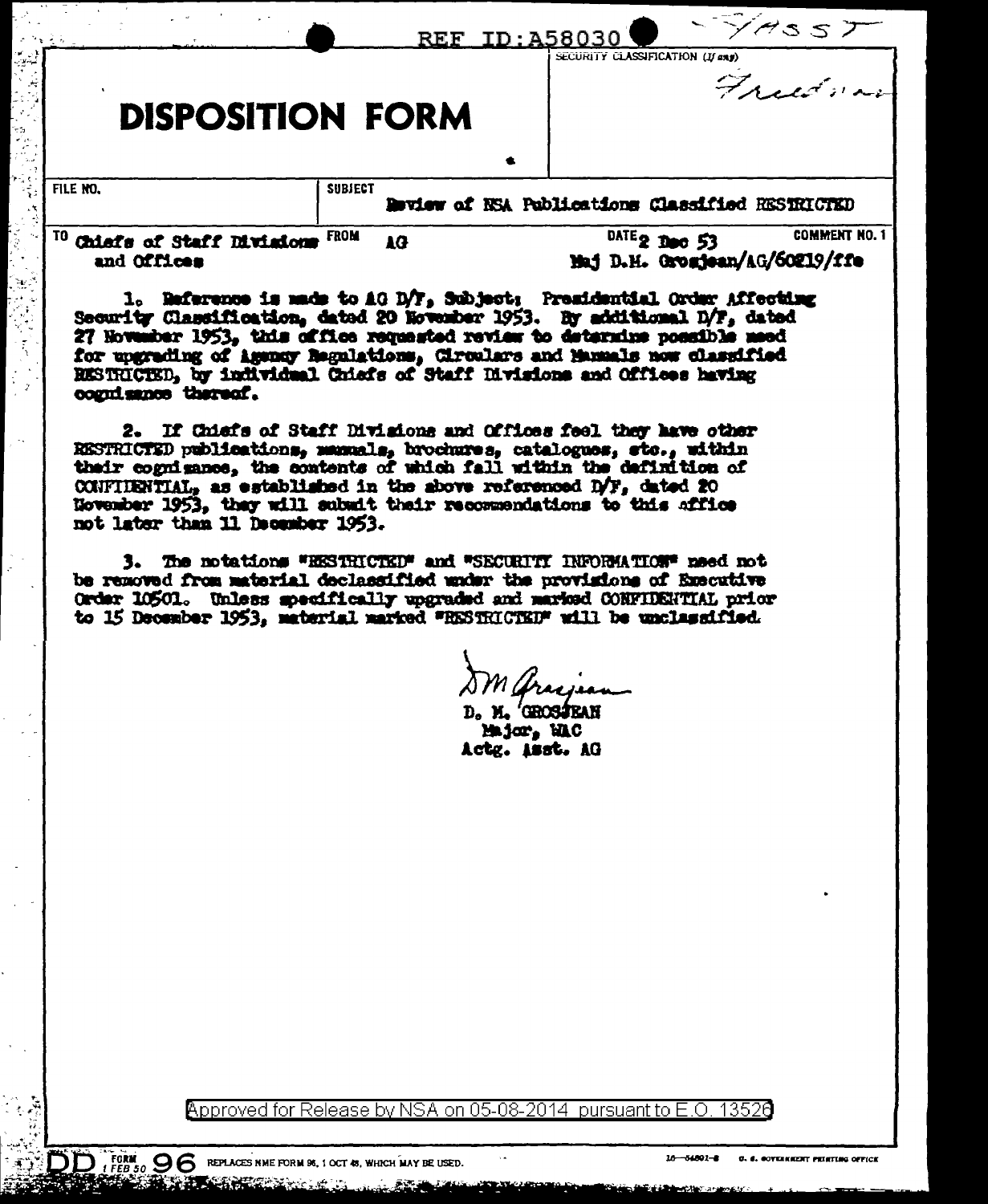

# TITLE 3-THE PRESIDENT **PROCLAMATION 3035**

**ARMISTICE DAY, 1953** 

BY THE PRESIDENT OF THE UNITED STATES OF AMERICA

# **A PROCLAMATION**

WHEREAS November 11, 1953, marks the thirty-fifth anniversary of the signing of the Armistice which ended the<br>bitter hostilities of World War I and<br>served as a beacon of hope to all humanity that peace would prevail on the

earth; and WHEREAS the sons of the heroes of Chateau-Thierry, Saint Mihlel, and the Argonne had carely come of age when they were called upon to meet new aggressors at Omaha Beach, Añzio, Iwo Jima, Heartbreak Ridge, and elsewhere, and to give their lives, many of them, before new armistices could still the fighting and give renewed opportunity for establishing a true peace; and<br>WHEREAS the Congress, by a con-

current resolution of June 4, 1926 (44 Stat. 1982), requested the Fresident to issue a proclamation calling for the observance each year of the anniversary of the signing of the Armistice on November 11, 1918, and, by an act approved<br>May 13, 1938 (52 Stat. 351), made November 11 of each year a legal holiday. and provided that the day should be dedicated to the cause of world peace and should be known as Armistice Day: and

WHEREAS it is a wise custom to rededicate ourselves each year at this time<br>to the prevention of armed conflict among nations:

NOW. THEREFORE, I, DWIGHT D. EISENHOWER, President of the United States of America, do hereby invite and<br>urge the people of the Nation to devote themselves anew on Wednesday, November 11, 1953, to the task of promoting with fervor and zeal a permanent peace among all the peoples of the earth. I also direct the appropriate officials of the Government to arrange for the display of the flag of the United States on all public buildings on that day.

IN WITNESS WHEREOF, I have hereunto set my hand and caused the Seal of the United States of America to be affixed.

غماء مندلا

DONE at the City of Washington this Fifth day of November in the year of our Lord minuteen hundred and<br>fifty-Miner and of the Inde-

فتتنقذ الرناك ترينتنين

[SEAL] pendance of the United States

of America the ne hundred and seventyeighth.

**RELATE DE EXEMPLANTE** 

By the Presi 121.

WALTER & FORTH.

Acting 7-restiry of State.

[F. R. Doc. 55-9574: Filed, Nov. 9. 1953;  $9.6.8 m.1$ 

#### **EXECUTI .: ORDER 10501**

SAFEGUARDING OFFICIAL INFORMATION IN THE INTEREST : OF THE DEFENSE OF THE UNITED STATES

WHEREAS is a casatial that the citizens of the United States be informed concerning the artivities of their government: and

WHEREAS the interests of national defense require the preservation of the<br>ability of the "inited States to protect and defend it. '' against all hostile or destructive ac' ion by covert or overt means, includius, espionage as well as military action; .....

official information affecting the national defense be protected uniformly against unauthorized disclosure:

NOW, THERETORE, by virtue of the authority vesto. in me by the Constitution and stat.......... and as President of the United States, and deeming such action necessary 'n 'ne best interests of the national seturity, it is hereby ordered as follows

SECTION 1. Classification Categories. Official informat'on which requires protection in the 'riterests of national defense shall be 'united to three categories of classification which in descending order of importance shall carry one of the following issignations: Top Secret, Secret, or Confidential. No other designation shall be used to classify defense information, including military information, as requiring protection in the interests of national defense, except as

### (Conti - 10d on p. 7051)

λ

#### **CONTENTS**

#### THE PRESIDENT

Thin Proc-amation Arunitee Day, 1953.... **TD49 Excludive Order** Safe; Jarding official information<br>in the interests of the defense

of the United States... 7049

#### **EXECUTIVE AGENCIES**

**Agriculture Department** Se Production and Marketing Admi istration. Am y Department Rule, ...nd regulations:

Procurement procedure; miscel-

- 7057 laneous amendments...
- Civil Acconautics Administration
- See .iso Civil Aeronautics Board.

 $R_1$ <sup>1</sup> $\cdot$  and regulations:

| DIGG CIAN UTLANA 10:<br>Civii airways, designation of 7055 |      |
|------------------------------------------------------------|------|
| Control areas, control zones,                              |      |
| and reporting points, desig-                               | 7056 |
| $D_{i}$ are areas: alterations                             | 7056 |

**Civil Aeronautics Board** 

Notices:

х

| <b>Accident occurring at New York</b><br>1: Je: national Airport; investi-<br>$\mu\mu$ ion and hearing____________ 7062<br>tule <sup>,</sup> and regulations: |      |
|---------------------------------------------------------------------------------------------------------------------------------------------------------------|------|
| Air traffic rules: cruising alti-<br>tudes within control zones and<br>areas (VFR) _________________<br>.                                                     | 7055 |

**Commerce Department** 

See Civil Aeronautics Administration: National Shipping Authority.

**Defense Department** 

See Army Department.

**Federal Power Commission** 

Notices:

 $\mathbf{A}$  -

| <b>Hearings, etc.;</b><br>Pacific Gas and Electric Co 7061 |  |
|------------------------------------------------------------|--|
| Transcontinental Gas Pipe                                  |  |
| Line Corp___________________________ 7062                  |  |
|                                                            |  |

**Federal Trade Commission** Rules and regulations:

Wool stock industry; rescission **7056** of part\_\_\_\_\_\_\_\_\_\_\_\_\_\_\_\_\_\_\_

7049

تىتىر. د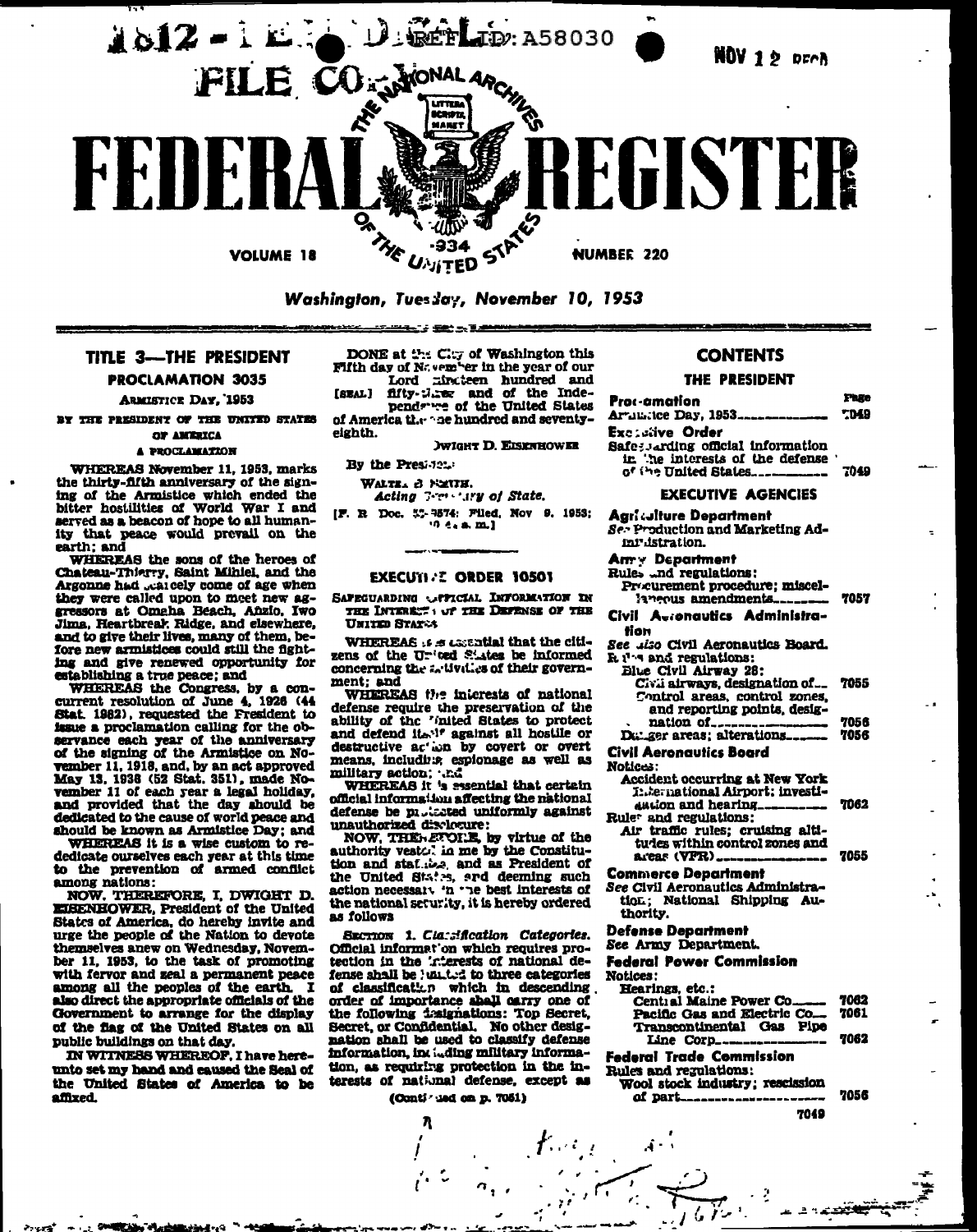#### **CODIFICATION GUIDE-Con.**

| Tirie 32A                                                                                                       | Page         |
|-----------------------------------------------------------------------------------------------------------------|--------------|
| Chapter XVIII (NSA):<br>$OPR-4$                                                                                 | 7059         |
| Title 39<br>Chapter I:<br>Part 35 <sub>--------</sub><br>.<br>موجود موجود الم مور <del>د الم</del> ر<br>Part 43 | 7059<br>7059 |
| Tille 43<br>Chapter I:<br>Fail 259<br>___________                                                               |              |

expressly provided by statute. These categories are defined as follows:

(a) Top Secret. Except as may be expressly provided by statute, the use of the classification Top Secret shall be authorized, by appropriate authority, only for defense information or material which requires the highest degree of protection. The Top Secret classifica-<br>tion shall be applied only to that information or material the defense aspect of which is paramount, and the unauthorized disclosure of which could result in exceptionally grave damage to the Nation such as leading to a definite break in diplomatic relations affecting<br>the defense of the United States, an armed attack against the United States<br>or its allies, a war, or the compromise of military or defense plans, or intelligence operations, or scientific or technological developments vital to the national defense.

(b) Secret. Except as may be expressly provided by statute, the use of the classification Secret shall be authorized, by appropriate authority, only for defense information or material the unauthorized disclosure of which could result in serious damage to the Nation, such as by jeopardizing the international relations of the United States, endangering the effectiveness of a program or policy of vital importance to the national defense, or compromising important military or defense plans, actentific or technological developments important to national defense, or information re-<br>vealing important intelligence operations.

(c) Confidential. Except as may be expressly provided by statute, the use of the classification Confidential shall be authorized, by appropriate authority, only for defense information or material the unauthorized disclosure of which could be prejudicial to the defense interests of the nation.

SEC. 2 Limitation of Authority to Classify. The authority to classify defense information or material under this order shall be limited in the departments and agencies of the executive branch as hereinafter specified. De-<br>partir -its and agencies subject to the specified limitations shall be designated by the President:

(a) In those departments and agencles having no direct responsibility for national defense there shall be no authority for original classification of information or material under this order.

(b) In those departments and agencles having partial but not primary responsibility for matters pertaining to

# **REF ID: A58030**



 $-1$ 

national defense the authority for original classifice ton of information or material under ?? is order shall be exercised only by the head of the department or agency, without delegation.

(c) In those departments and agencles not affected by the provisions of subsection (e) and (b), above, the au-<br>thority for original classification of information or material under this order shall be exercised only by responsible. officers or employees, who shall be<br>specifically costenated for this purpose,<br>Heads of such departments and agencies shall limit ti : delegation of authority<br>to classify > s reverely as is consistent with the ord-rly and expeditious transaction of G. Trament business.

SEC. 3. Classification. Persons des-<br>ignated to have authority for original classification of information or material which requires protection in the interests of national defense under this order shall be he's responsible for its proper classification in accordance with the definitions of the three categories in<br>section 1, Lereof. Unnecessary classification and ever-classification shall be scrupulously avoided. The following sification of defense information or material:

(a) Documents in General. Documents shall be classified according to their own content and not necessarily according : their relationship to other documents. . . . - ferences to classified material which do not reveal classified defense informe tion shall not be classified.

(b) Physic 'lly Connected Documents. The classification of a file or group of physically co mected documents shall be at least as he as that of the most highly classified document therein. Documents separated from the file or group shall be haddled in accordance with their individual defense classification.

(c) Multip's Classification. A document, product, or substance shall bear a classification at least as high as that of its highest "bisified component. The document, - oduct, or substance shall bear only one over-all classification, notwithstandin. that pages, paragraphs, sections, or proponents thereof bear different cl.c. incations.

(d) Tranemittal Letters. A letter transmitting defense information shall be classified at least as high as its highest classifies? enclosure.

(e) Information Originated by a Foreign Government or Organization. Defense information of a classified nature furnished to the United States by a foreign government or international organization shall be assigned a classification which will assure a degree of protection equivalent to or greater than that required by the government or international organization which furnished the information.

Sxc. 4. D. classification, Downgrading, or Upgrading Heads of departments or<br>agencies ori "nating classified material shall designate persons to be responsible for continuing review of such classified material for the purpose of declassifying or downgratter it whenever national defense condiderations permit, and for recel 'ng requests for such review from all sources. Formal procedures shall be established to provide specific means for prompt review of classified material and its declassification or downgrading in order to preserve the effectiveness and integrity of the classification system and to eliminate accumulation of classified material which no longer requires protection in the defense interest. The following special rules shall be observed with respect to changes of classification of defense material:

(a) Automatic Changes. To the fullest extent practicable, the classifying authority shall indicate on the material (except telegrams) at the time of original classification that after a specified event or date, or upon removal of classifled enclosures, the material will be downgraded or declassified.

(b) Non-Automatic Changes. The persons designated to receive requests for review of classified material may downgrade or declassify such material when circumstances no longer warrant its retention in its original classification provided the consent of the appropriate classifying authority has been obtained. The downgrading or declassification of extracts from or paraphrases of classi-<br>fied documents shall also require the consent of the appropriate classifying authority unless the agency making such extracts knows positively that they warrant a classification lower than that of the document from which extracted, or that they are not classified.

(c) Material Officially Transferred. In the case of material transferred by or pursuant to statute or Executive order from one department or agency to another for the latter's use and as part of its official files or property, as distinguished from transfers merely for purposes of storage, the receiving department or agency shall be deemed to be the classifying authority for all purposes under this order, including declassification and downgrading.

d) Material Not Officially Trans-<br>ferred. When any department or<br>agency has in its possession any classified material which has become five years old, and it appears (1) that such material originated in an agency which has since become defunct and whose files and other property have not been officially transferred to another department or agency within the meaning of subsection (c), above, or (2) that it is impossible for the possessing department or agency to identify the originating agency, and (3) a review of the material indicates that it should be downgraded or declassified, the said possessing department or agency shall have power to declassify or downgrade such matertal. If it appears probable that another department or agency may have a substantial interest in whether the classiti ation of any particular information<br>show'd be maintained, the possessing department or agency shall not exercise the power conferred upon it by this subsection, except with the consent of the other department or agency, until thirty days after it has notified such other department or agency of the nature of the material and of its intention to de-

£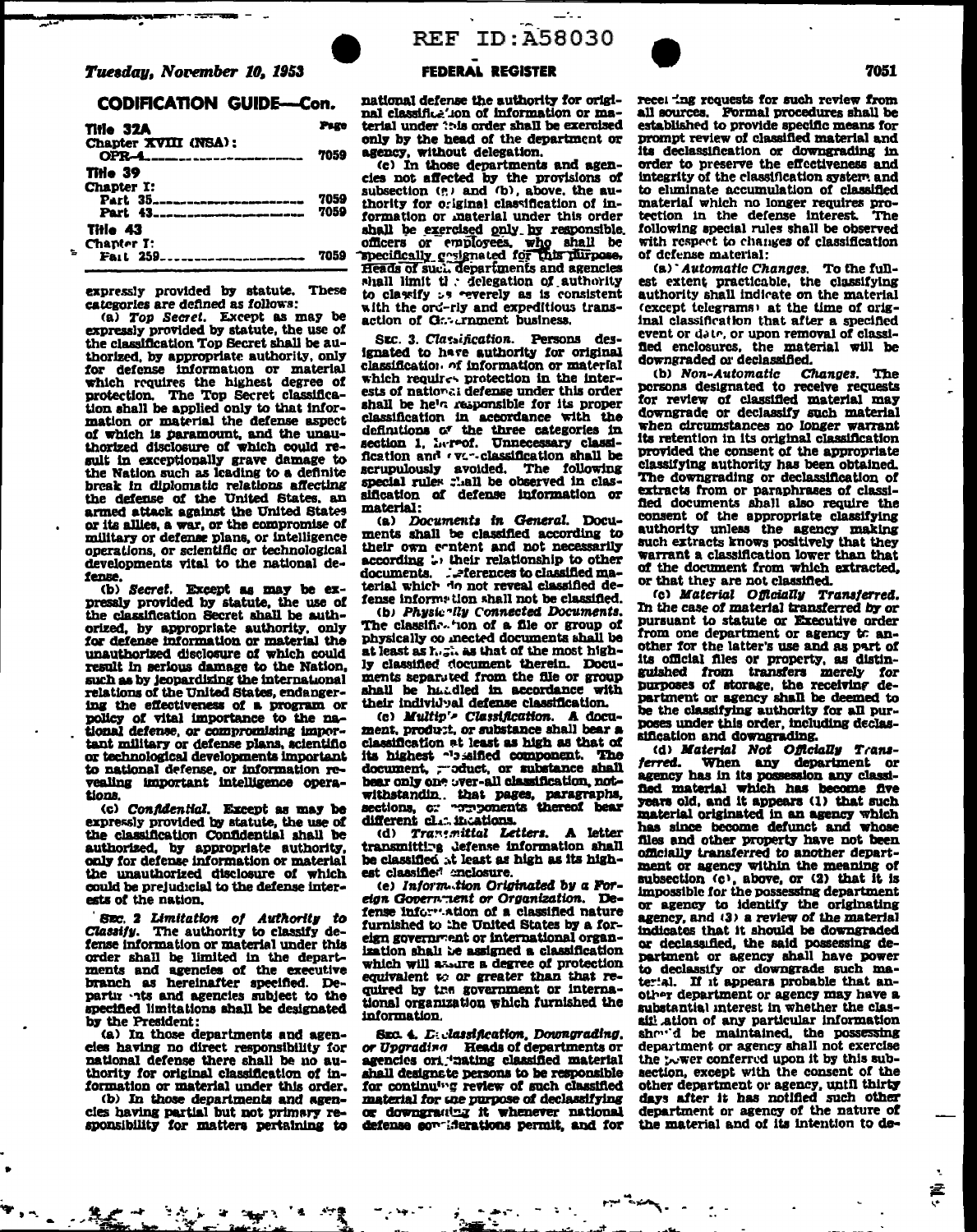classify or downgrade the same. During such thirty-day period the other<br>f-partment or agency may, if it so deafres, express its objections to declassifying or downgrading the particular material, but the power to make the r->ssessing department or agency.

(e) Classified Telegrams. Such tele-<br>grams shall not be referred to, extracted from, paraphrased, downgraded, dethe sined, or disseminated, except in acendance with special regulations issued by the head of the originating department or agency. Classified telegrams transmitted over cryptographic systems ghall be handled in accordance with the regulations of the transmitting department or agency.

(f) Downgrading. If the recipient of classified material believes that it has Leen classified too highly, he may make a request to the reviewing official who may downgrade or declassify the matei all after obtaining the consent of the appropriate classifying authority.

(g) Urgrading. If the recipient of<br>unclassified material believes that it<br>should be classified, or if the recipient of classified material believes that its classifiration is not sufficiently protective, it shall be safeguarded in accordance with the classification deemed appropriate and a request made to the reviewing official, who may classify the material or upgrade the classification after obtaining the consent of the appropriate classi-'ying authority.

(h) Notification of Change in Classi*fication*. The reviewing official taking action to declassify, downgrade, or upgrade classified material shall notify all nddressees to whom the material was criginally transmitted.

Sxc. 5. Marking of Classified Mate-After a determination of the prop $ri11$ er defense classification to be assigned has been made in accordance with the provisions of this order, the classified material shall be marked as follows:

(a) Bound Documents. The assigned defense classification on bound documents, such as books or pamphlets, the pages of which are permanently and securely fastened together, shall be conspicuously marked or stamped on the outside of the front cover, on the title page, on the first page, on the back page and on the outside of the back cover. In each case the markings shall be applied to the top and bottom of the page or cover.

(b) Unbound Documents. The assigned defense classification on unbound documents, such as letters, memoranda, reports, telegrams, and other similar documents, the pages of which are not sermanently and securely fastened together, shall be conspicuously marked or stamped at the top and bottom of each page, in such manner that the marking will be clearly visible when the pages are clipped or stapled together.

(c) Charts, Maps, and Drawings. Classified charts, maps, and drawings<br>aball carry the defense classification marking under the legend, title block, or s ale in such manner that it will be reproduced on all copies made therefrom.

Such classification shall also be marked at the top and bottom in each instance. (d) Photographs, Tims and Recordtugs. Classified photos-aphs, films, and<br>recordings, and their containers, shall be conspicuously and appropriately marked with the assigned defense clas-

sification. The as-(e) Products or Substances. signed defense classif ation shall be conspicuously marked or classified products<br>or substances, if powerble, and on their containers, if possi<sup>1,1</sup><sup>-</sup>, or, if the article or container cannot be marked, written notification of such lassification shall be furnished to recisients of such products or substances.

(f) Reproductions Ad copies or reproductions of class and material shall be appropriately marked or stamped in<br>the same manner as the wightal thereof.

(g) Unclassified  $\simeq$  at right. Normally,<br>unclassified material. This is not be marked or stamped Unc'assified unless it is essential to convey to a periplent of such material that it has been examined specifically with a vice to imposing a defense classification and has been determined not to require such classification.

(h) Change or R<sub>(1</sub>) oral of Classifica-Whenever class: fied material is detion. classified, downgrad v', or upgraded, the material shall be marred or stamped in a prominent place to reflect the change in classification, the autrority for the action, the date of action, and the identity of the person or unit taking the action. In addition, the old cirssification marking shall be cancelled and the new classification (if any) sub-tituted therefor. Automatic change in classification shall be indicated by the secrepriate classifying authority through marking or stamping in a promine, " place to reflect<br>information specified in subsection  $4$  (a) hereof.

(i) Material Furrished Persons not in the Executive Branch of the Government. When classified material affecting the national deft ase is furnished authorized persons. " or out of Federal service, other than these in the executive branch, the following notation, in addition to the assigned classification marking, shall whenever practicable be placed on the material, on : v container, or on the written notificat. The of its assigned classification:

This material contains information affect-The material contains control in the United States<br>within the meaning  $\omega_i$  the United States<br>within the meaning  $\omega_i$  the explorage laws,<br>Title 18, U. S C., Secs. 753 and 794, the trans-<br>mission or revelation of which in ner to an unauthorized person is prohibited by law.

Use of alternative *inarking* concerning<br>"Restricted Data" :- s defined by the Atomic Energy Act : authorized when appropriate.

SEC. 6. Custody and Safekeeping. The possession or use of classified defense information or material shall be limited to locations where facilities for secure storage or protection .Lercof are available by means of which unauthorized persons are prevented from : ming access thereto. Whenever such information or material is not under  $\mathcal{C}_1$ ? personal supervision of Ats a stodiar. whether during or outside of working hours, the following

ハホ ラ こんでんしゃ

physical or mechanical means shall be taken to protect it:

(a) Storage of Top Secret Material. Top Secret defense material shall be protected in storage by the most secure facilities possible. Normally it will be stored in a safe or a safe-type steel file container having a three-position, dialtype, combination lock, and being of such weight, size, construction, or installation as to minimize the new  $\sim$ of surreprincus entry ; .y-Ran theft, damage by fire on tampering. The head of a department or agency may approve other storage facilities for this material which offer comparable of better protection, such as an alarmed area, a vault, a secure vau' type room, or an area under close surveillance of an armed guard. (b) Sceret and Confidential Material.

These categories of defense material may be stored in a manner authorized for Top Secret mai ...ial, or in metal file cabinets equipped with steel lockbar and an approved three combination dial-type padlock from which the manufacturer's identificati in numbers have been obliterated, or :: comparably secure facilities approved is, the head of the department or agency.

(c) Other Classified Material. Heads of departricuts and agencies shall prescribe such protective facilities as may be necesse y in their departments or agencies for material originating under statutory prov-sions requiring protection of certain information.

(d) Chc. yes of Lock Combinations. Combinations on locks of safekeeping equipment shall be changed, only by persons hav'. appropriate security clearance, whenever such equipment is placed in use after procurement from the manufacturer or other sources, whenever a pc.son knowing the combination is trivilerred from the office to which the equipment is assigned, or whenever the combination has been subjected to compromise, and at least once every year. Knowledge of combinations shall be limited to the minimum number of persons necessary for operating purposes Records of combinations shall be classified no lower than the highest category of classified defense material authorized for storage in the safekceping equipment concerned.

(c) Custodian's Responsibilities. Custodians of classified defense material shall be responsible for providing the best possible protection and accountability for such material at all times and particularly for securely locking classified material in approved safekeeping equipment whenever it is not in use or under direct supervision of authorized employees. Custodians shall follow procedures which insure that unauthorized persons do not gain access to classified defense information or material by sight or sound, and classified information shall not be discussed with or in the presence of unauthorized persons.

(f) Telephone Conversations. Defense information classified in the three categories under the provisions of this order shall not be revealed in telephone conversations, except as may be authorized under section 8 hereof with respect to the transmission of Secret and

**PERSONAL** 

**REALTY DESCRIPTION** 

المعتبي الم

F.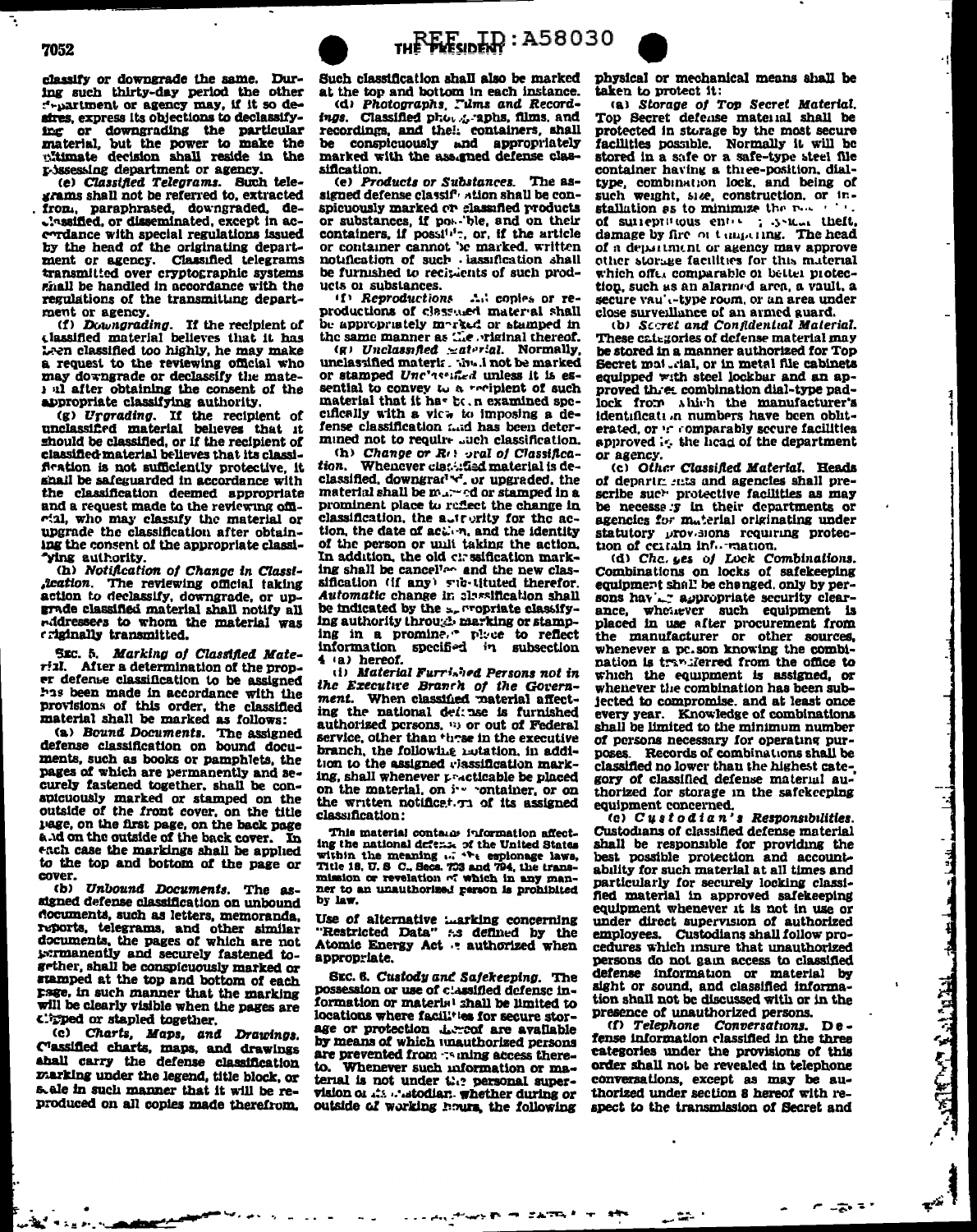#### Tuesdau, November 10, 1953

Confidential material over certain military communications circuits.

(g) Loss or Subjection to Compromise. Any person in the executive branch who has knowledge of the loss or possible subjection to compromise of classified defense information shall promptly report the circumstances to a designated official of his agency, and the latter shall take appropriate action forthwith. including advice to the originating department of seeney.

SEC 7 Acre untability and Dissemination. Knowledge or possession of classiflori. defense information shall be permitted only to persons whose official duties require such access in the interest of promoting national defense and only if they have been determined to be trustworthy Proper control of dissemina-<br>tion of classified defense information shall be maintained at all times, including good accountability records of classified defense information documents, and severe limitation on the number of such documents originated as well as the number of copies thereof reproduced. The number of copies of classified defense information documents shall be kept to a minimum to decrease the risk of compromise of the information contained in such documents and the financial burden on the Government in protecting such documents. The following special rules shall be observed in connection with accountability for and dissemination of defense information or material:

(a) Accountability Procedures. Heads of departments and agencies shall prescribe such accountability procedures as are necessary to control effectively the<br>dissemination of classified defense information, with particularly severe control on material classified Top Secret<br>under this order Top Secret Control Officers shall be designated, as required, to receive, maintain accountability registers of, and dispatch Top Secret material.

(b) Dissemination Outside the Executive Branch. Classified defense information shall not be disseminated outside the executive branch except under conditions and through channels authorized by the head of the disseminating department or agency, even though the person or agency to which dissemination of such information is proposed to be made may have been solely or partly responsible for its production.

(c) Information Originating in Another Department or Agency. Except as otherwise provided by section 102 of the National Security Act of July 26, 1947, c. 343, 61 Stat. 498, as amended, 50 U.S. C. sec. 403, classified defense information originating in another department or agency shall not be disseminated outside the receiving department or agency without the consent of the originating department or agency. Documents and material containing defense information which are classified Top Secret or Secret shall not be reproduced without the consent of the originating department or agency.

SEC. 8. Transmission. Por transmission outside of a department or agency.

يواضح المستحجب والمتهاري والمتعارف والمستحدث والمتحاد



#### **FEDERAL REGISTER**

classified defense taterial of the three categories original: i under the provisions of this order snall be prepared and transmitted as follows:

(a) Preparatio for Transmission.<br>Such material shall be enclosed in opaque inner and outer covers. The inner cover shall be a sealed wrapper or envelope plainly rarked with the assigned classificat in and address. The outer cover shall he seeked and addressed with no indication of the classification<br>of its contents. A recent form shall be attached to or et alused in the inner cover, except that Corddential material shall require a seeipt only if the<br>sender deems it necessary. The receipt form shall identify the addressor, addressee, and the doc ment, but shall contain no classified information. It shall be signed 'r: the proper recipient and returned to the sender.

(b) Transmittir 7 2 op Secret Material. The transmission ... Top Secret material natively, by specifically designated personnel, by State Lepertment diplomatic pouch, by a memory ex-courier system especially created for that purpose, or by electric means in encrypted form; or in the case of withraction transmitted by the Federal Buranu of Investigation. such means of transmussion may be used as are currently cloroved by the Director. Federal Bures 1 of Investigation, unless express reservation to the contrary is made in exc., tional cases by the originating agency.

Secret Material. Secret material thal' be transmitted within the cont!"."n'al United States by one of the nieans established for Top Secret maximul, by an authorized courier, by Unite: \* \*-\*\*\* registered mail, or by protected remmercial express, air or surface. Sec. t material may be transmitted outsile the continental limits of the United States by one of the means established ... Top Secret material, by commanders or masters of ves-United States Pt vt Office registered mail through Army, N. - y, or Air Force postal facilities, provided that the material does not at any twe pass out of United States Government control and does not pass through a foreign postal system. Secret material r sy, however, be transmitted between United States Government and/or Caradian Government installations in cumthental United States, Canada, and Alaska by United States and Canadian registered mail with registered mail receipt. In an emergency,<br>Secret material  $\mu$ , y also be transmitted over military communications circuits in accordance with regulations promulgated for such purpose by the Secretary of Defense.

(d) Transmitting Confidential Ma-<br>rial. Confidential defense material terial. shall be tranger; ted within the United States by one of the means established for higher class fications, by registered mail, or by express or freight under such specific conditions as may be prescribed by the head of the department or agency concerned. Outside the continental United States Confidential defense material shall be transmitted in the same manner as authorized for higher classifications.

(e) Within an Agency. Preparation of classified defense material for transmission, and transmission of it, within a department or agency shall be governed by regulations, issued by the head of the department or agency, insuring a degree of security courvalent to that outlined above for transmission outside a department or acency.

SEC. 2. Disposal and Destruction. Documentary record material made or received by a department or agency in connection with transaction of public business and preserved as evidence of the organization, functions, policies, operations, decisions, procedures or other activiti : of any department or agency of the Gevernment, or because of the informationel value of the data contained therein, vaay be destroyed only in accordance wi in the act of July 7, 1943, c. 192,<br>57 Stat. 580, as amended, 44 U.S. C. 366-380. N. a-record classified material. consisting of extra copies and duplicates including shorthand notes, preliminary drafts, "sed carbon paper, and other material of similar temporary nature, may be detroyed, under procedures estab-<br>lished at the head of the department or agency " idch meet the following requirements, as soon as it has served its purpose:

(a) Meihods of Destruction. Classifled def<sup>\*</sup>;se material shall be destroyed by builting in the presence of an appropriate dicial or by other methods authorized by the head of an agency providen the resulting destruction is equally complete.

(b) Records of Destruction. Appropriate accountability records maintained in the a-partment or agency shall reflect<br>the destruction of classified defense material.

SEC. 10 Orientation and Inspection. To promote the basic purposes of this order, heads of those departments and agencies originating or handling classified defense information shall designate experienced persons to coordinate and supervise the activities applicable to their departments or agencies under this order. Persons so designated shall maintain active training and orientation programs for employees concerned with classified defense information to in:press each such employee with his individual responsibility for exercising vigilance and care in complying with the provisions of this order. Such persons shall be authorized on behalf of the heads of the departments and agencies to establish adequate and active inspection programs to the end that the provisions of this order are administered effectively.

SEC. 11. Interpretation of Regulations by the Attorney General. The Attorney General, upon request of the head of a department or agency or his duly designated representative, shall personally or through authorized representatives of the Department of Justice render an interpretation of these regulations in connection with any problems arising out of their administration.

 $\overline{\phantom{a}}$ 

 $\bullet$ 

وسيس البراجة فوجدان

SHIP Short is in the growth contains in the stream of the